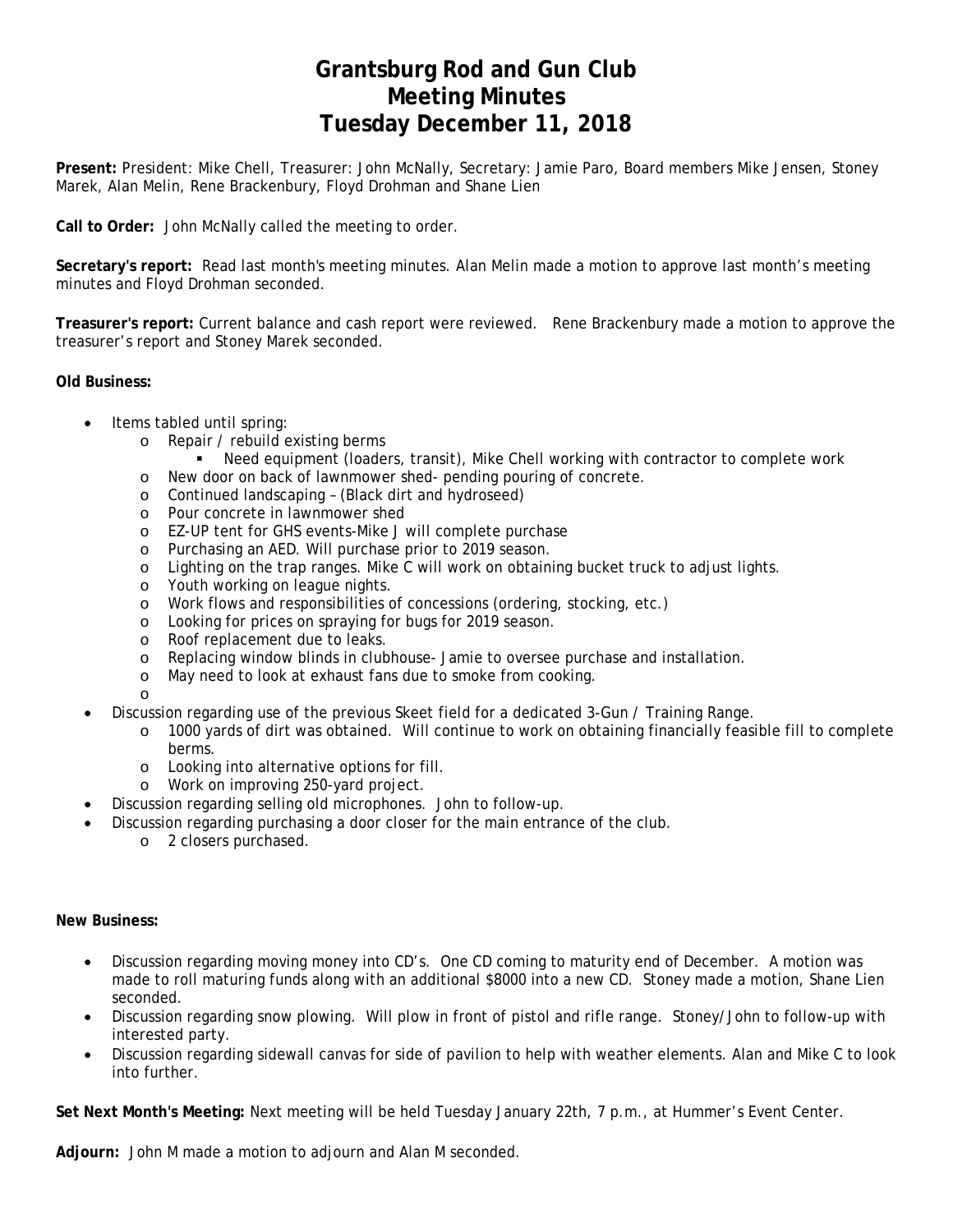# **Grantsburg Rod and Gun Club Meeting Minutes Tuesday October 16, 2018**

**Present:** Treasurer: John McNally, Secretary: Jamie Paro, Board members Mike Jensen, Stoney Marek, and Shane Lien

**Call to Order:** John McNally called the meeting to order.

**Secretary's report:** Read last month's meeting minutes. Stoney Marek made a motion to approve last month's meeting minutes and Mike Jensen seconded.

**Treasurer's report:** Current balance and cash report were reviewed. Jamie Paro made a motion to approve the treasurer's report and Stoney Marek seconded.

### **Old Business:**

- Current Projects
	- o Install lights on pistol range-John to follow up with Scott Harter on progress
	- o Repair / rebuild existing berms
		- Need equipment (loaders, transit)
		- Mike Chell talked with Darell Nyren who is willing to assist with the work.
	- o New door on back of lawnmower shed- pending pouring of concrete-Table until spring 2019.
	- o Continued landscaping Fall project after 2018 season complete
		- Obtain load of black dirt and then get hydroseed-Table until spring due to wet fall season for moving black dirt.
	- o Pour concrete in lawnmower shed- Table until Spring
	- Discussion regarding use of the previous Skeet field for a dedicated 3-Gun / Training Range.
		- o 1000 yards of dirt was obtained. Will continue to work on obtaining financially feasible fill to complete berms.
		- o Looking into alternative options for fill.
		- o Work on improving 250-yard project.
- John proposed new computer with updated software for gun club office / scoring desk.
	- o Equipment/Software ordered
- EZ-UP tent for GHS events
	- o Mike J brought cost estimates.
	- o Floyd made motion to move forward with purchase and Mike J. seconded. All in agreement.
	- o Mike will have for when season begins.
- Discussion regarding purchasing an AED.
	- o Grant approved, however, there was no significant cost savings with the grant vs. Amazon or other online vendors.
	- o Found AED compatible with North Ambulances
	- o Delay purchase until Spring
- Discussion regarding the lighting on the trap ranges.
	- o Mike C will work on obtaining bucket truck to adjust lights. Table until Spring.
- Discussion regarding increasing cost of each round of trap to pay for someone, possibly youth, for scoring and loading houses on Monday evenings during league in place of team work nights. Table until spring.
- Discussion regarding work flows and responsibilities of concessions (ordering, stocking, etc.) Table until spring
- Looking for prices on spraying for bugs for 2019 season. Table until spring.
- Discussion regarding roof replacement due to leaks. Table until Spring.
- Discussion regarding replacing window blinds in clubhouse.
	- o Jamie to complete this task in the spring.

- Money received from 3-Gun events.
- Discussion regarding selling old microphones. John to follow-up.
- Discussion on when membership year begins or ends. Memberships purchased on/after September 1st will be good through the following season. Mike approved, Stoney seconded.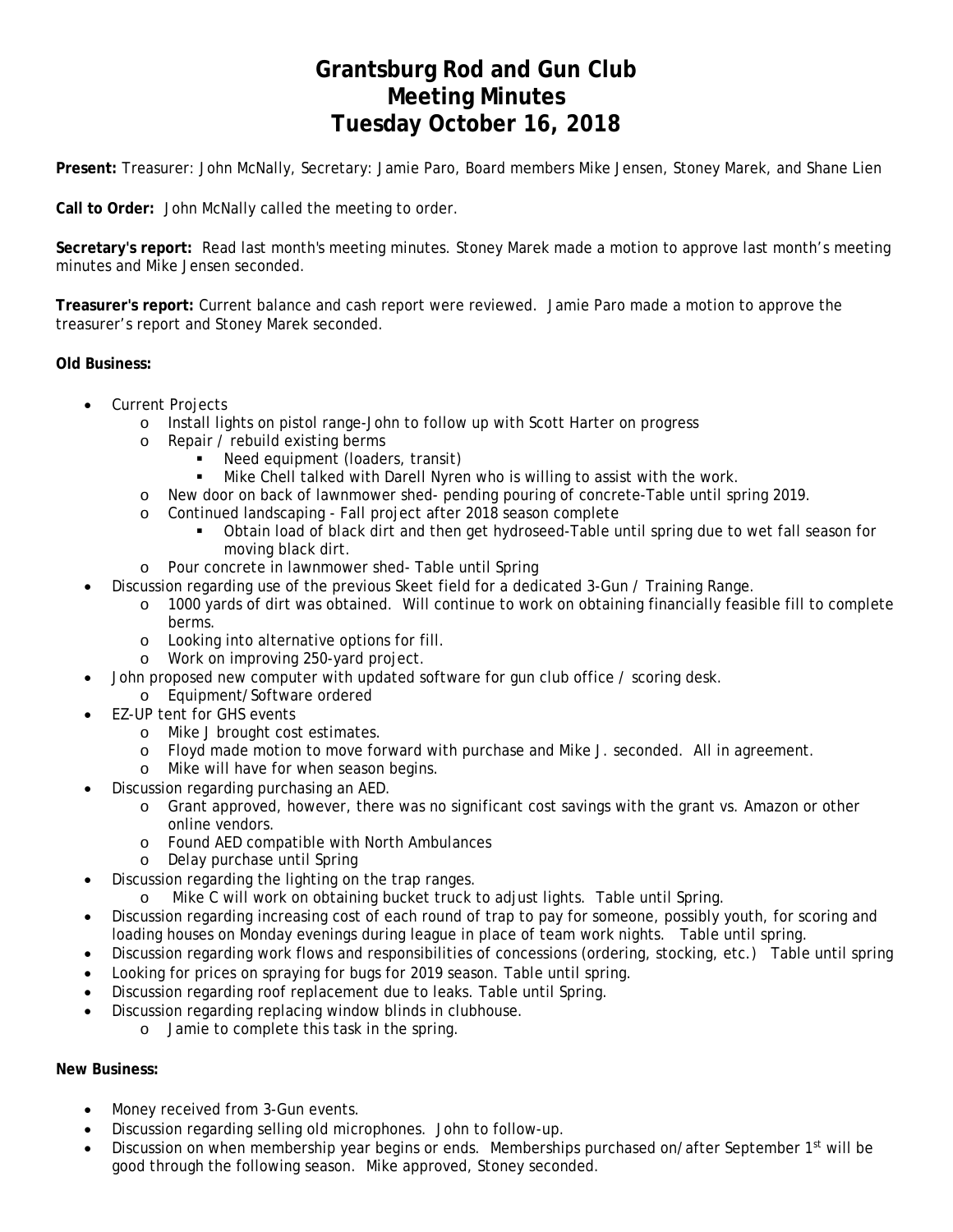- Club has been winterized.
- Discussion regarding purchasing a door closer for the main entrance of the club.
- Discussion regarding smoke from cooking. May need to look at exhaust fans again next season.
- Discussion regarding moving money into CD's. Table until next month.

**Set Next Month's Meeting:** Next meeting will be held Tuesday December 11th, 7 p.m., at Hummer's Event Center.

**Adjourn:** Jamie made a motion to adjourn and Mike J seconded.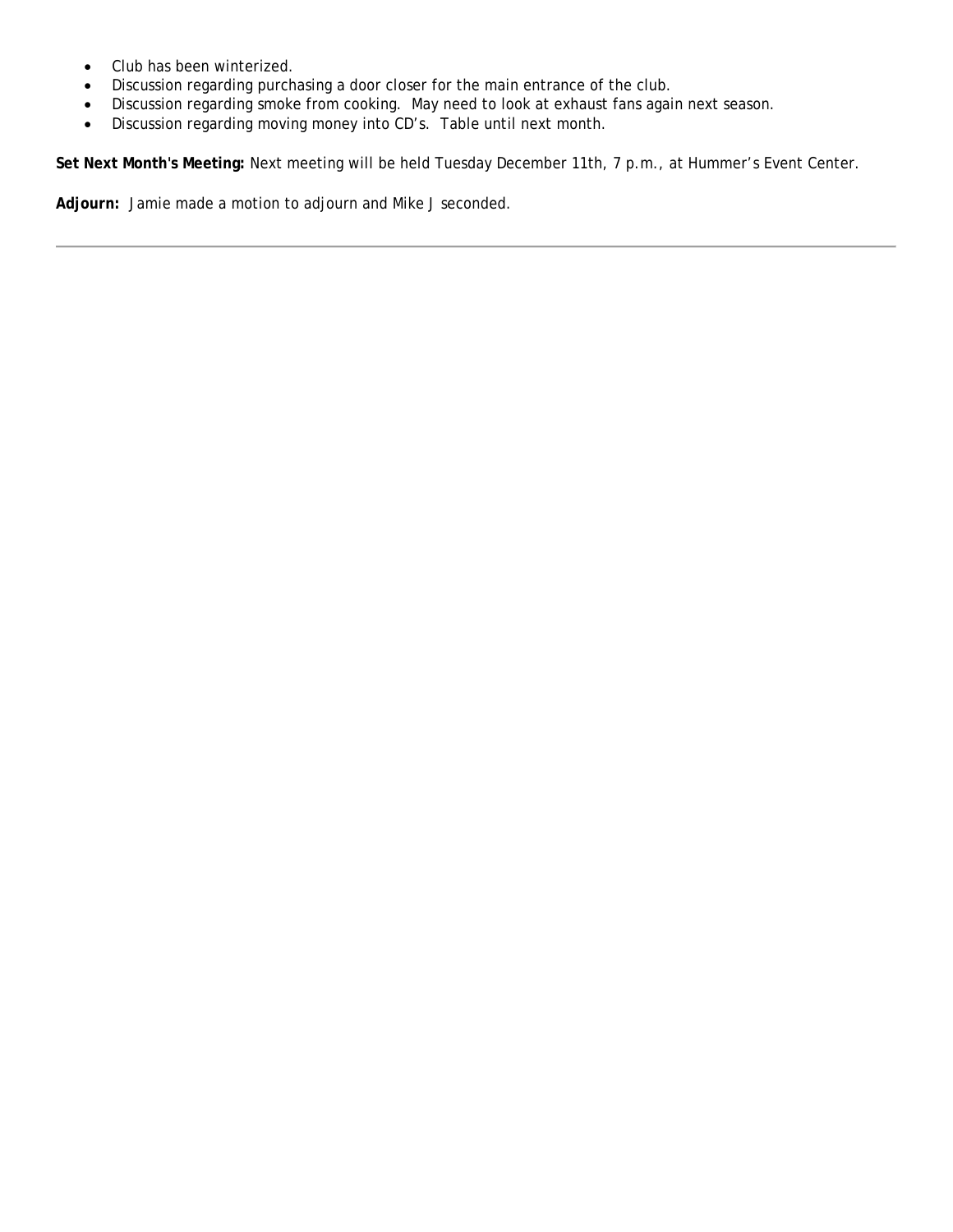# **Grantsburg Rod and Gun Club Meeting Minutes - Election Night Monday September 10, 2018**

### **Elections were held for the following positions:**

- Vice President Hummer Janke nominated Floyd Drohman Bob Melin seconded, all were in favor.
- Treasurer Hummer Janke nominated John McNally, Bob Melin seconded, all were in favor.
- 3 Board Member positions Mike Jensen, Rene Brackenbury and Shane Lien were all nominated by John McNally. There were no other nominations. Hummer Janke seconded, all were in favor.
- Jamie Paro was appointed as secretary to fulfill the reminder of Tera Bowman's term.

#### **Awards were distributed.**

**Shooting Cards:** Starting in 2019, there are new shooting cards available for purchase. The cost of the card will be \$40 for 10 rounds of trap. This is a savings of \$10 for the shooter. These will be good on Thursdays only.

**Work Nights:** Discussion of increasing price of each round of trap by \$1 in exchange for hiring workers to work Monday Night Trap instead of assigned work nights. All in favor.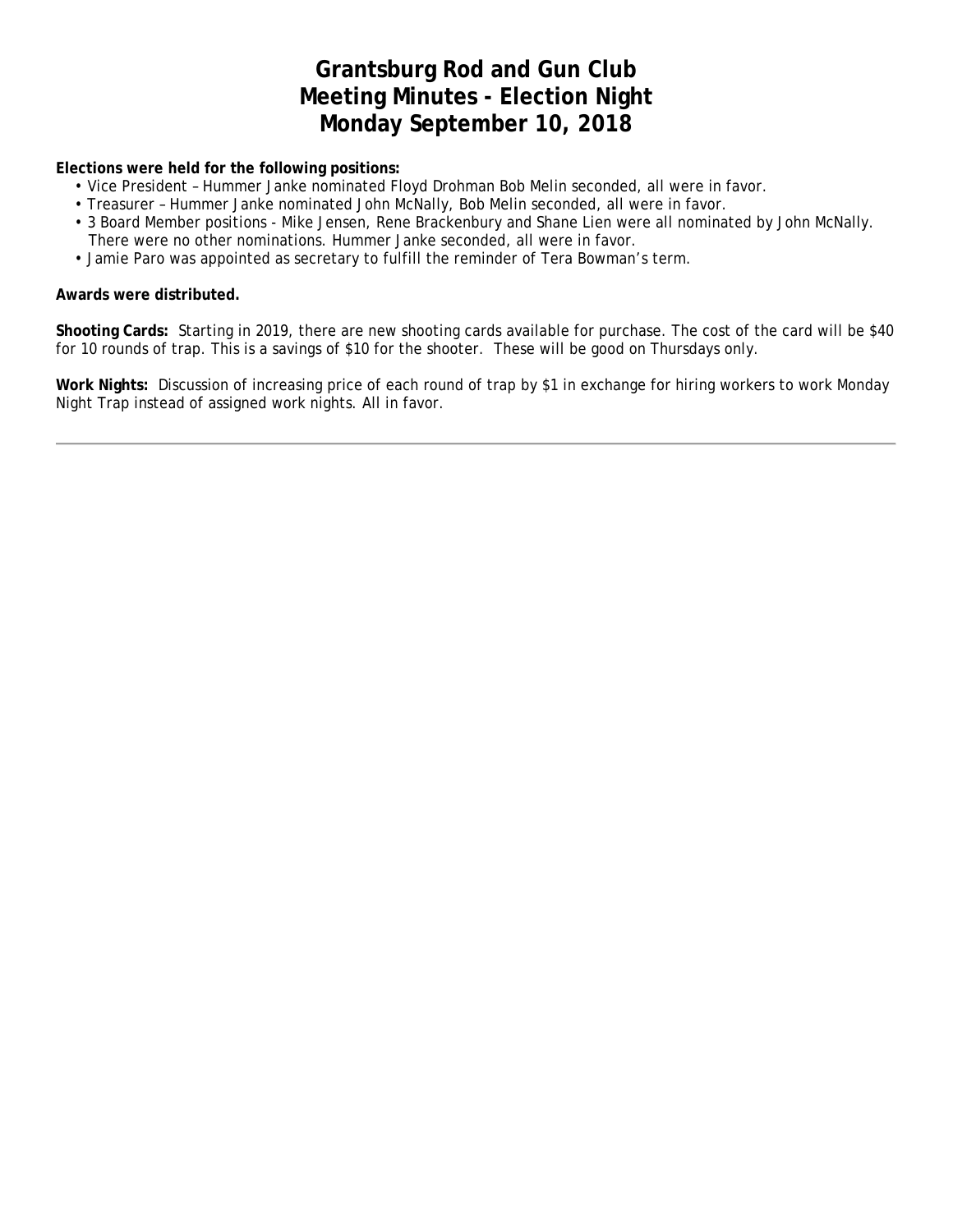# **Grantsburg Rod and Gun Club Meeting Minutes Thursday September 6, 2018**

**Present:** President: Mike Chell, Vice President: Floyd Drohman, Treasurer: John McNally, Secretary: Jamie Paro, Board members Mike Jensen, Stoney Marek, and Alan Melin.

**Call to Order:** Mike Chell called the meeting to order.

**Secretary's report:** Read last month's meeting minutes. Floyd made a motion to approve last month's meeting minutes and Rick seconded.

**Treasurer's report:** Current balance and cash report. Stoney made a motion to approve the treasurer's report and Floyd seconded.

### **Old Business:**

- Current Projects
	- o Install lights on pistol range John to follow up with Scott McLain
	- o Repair / rebuild existing berms
		- Need heavy equipment (loaders, transit, ect.)
		- Mike C to talk with professional to get additional advice and information
	- o New door on back of lawnmower shed pending pouring of concrete
	- o Continued landscaping Fall project after 2018 season complete
		- Obtain load of black dirt and then Luedtke Landscaping will hydro seed
	- o Pour concrete in lawnmower shed- moving forward in coming weeks
- Discussion regarding use of the previous Skeet field for a dedicated 3-Gun / Training Range.
	- o 1000 yards of dirt was obtained. Will continue to work on obtaining financially feasible fill to complete berms.
	- o Looking into alternative options for fill.
- Floyd proposed sign for 250 yd range the would be in the tower that could be pulled down when a shooter is down range and the range is closed.
	- o Floyd has sign and will install soon.
	- o Work on improving 250-yard project.
- John proposed new computer with updated software for gun club office / scoring desk.
	- o Equipment / Software ordered
- EZ-UP tent for GHS events
	- o Mike J brought cost estimates.
	- o Floyd made motion to move forward with purchase and Mike J. seconded. All in agreement.
- Discussion regarding purchasing an AED.
	- o Grant approved, however, there was no significant cost savings with the grant vs. Amazon or other online vendors.
	- o Found AED compatible with North Ambulances
	- o Delay purchase until March
- Discussion regarding the lighting on the trap ranges.
	- o Mike C will work on obtaining bucket truck to adjust lights. Table until Spring.
- Discussion regarding increasing cost of each round of trap to pay for someone, possibly youth, for scoring and loading houses on Monday evenings during league in place of team work nights.
- Discussion regarding work flows and responsibilities of concessions (ordering, stocking, etc.)
- Looking for prices on spraying for bugs for 2019 season. Table until spring.

- Discussion regarding upcoming weekend sight-in/shooting. Will decrease time to 12:00-5:00 on Sundays.
- Discussion regarding rental of rifle range for an entire day. There is no current rental of the rifle range with the exception of renting the entire facility. Requests for full club rentals after September 1st need board approval.
- Discussion regarding Fun Night.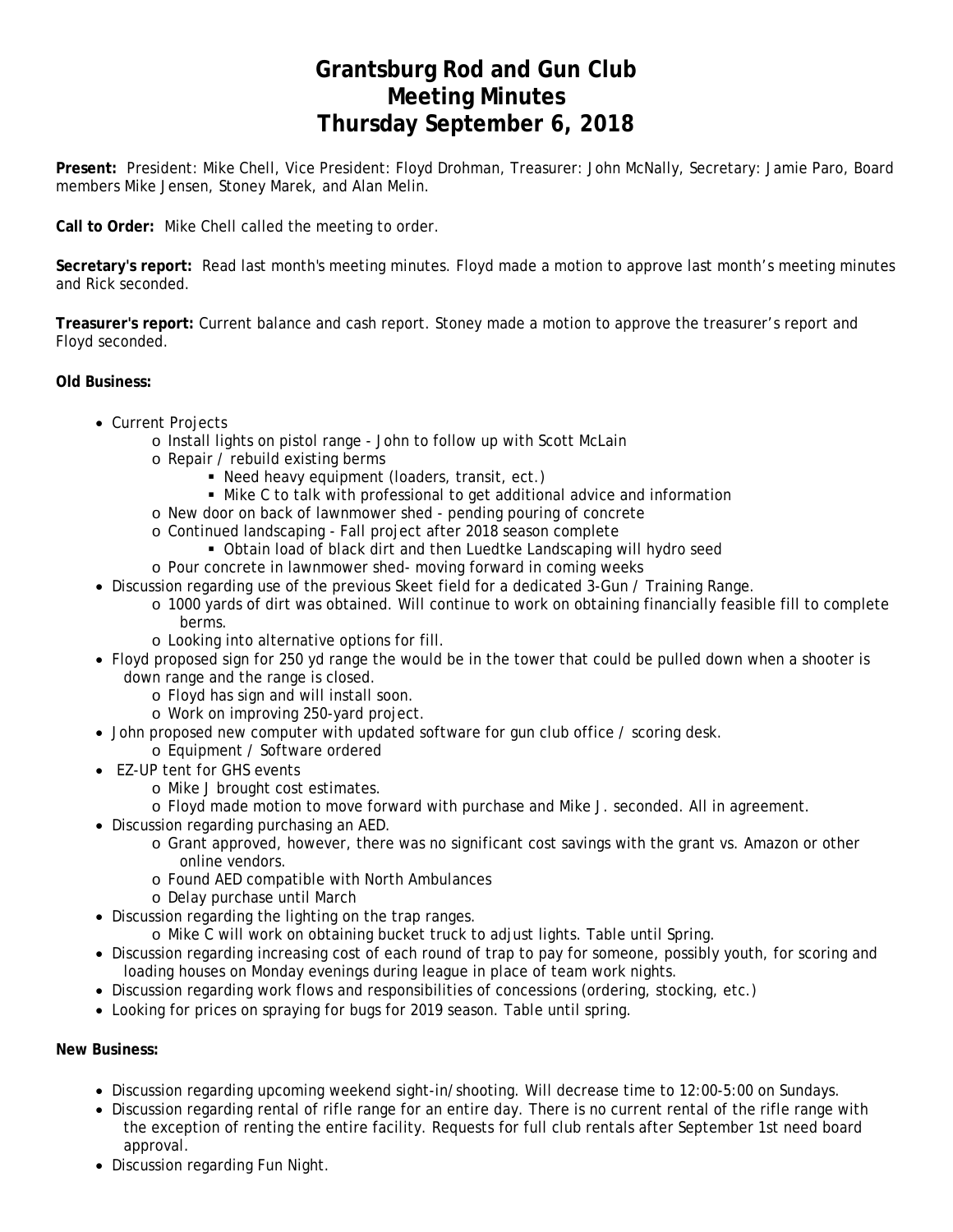- Discussion regarding roof replacement due to leaks.
- Discussion regarding updating window treatments.
	- o Jamie to follow-up
- Discussion regarding upcoming board member terms ending.

**Set Next Month's Meeting:** Next meeting will be held Tuesday October 16th, 6:30 p.m., at Hummer's Event Center.

**Adjourn:** Stoney made a motion to adjourn and Mike J seconded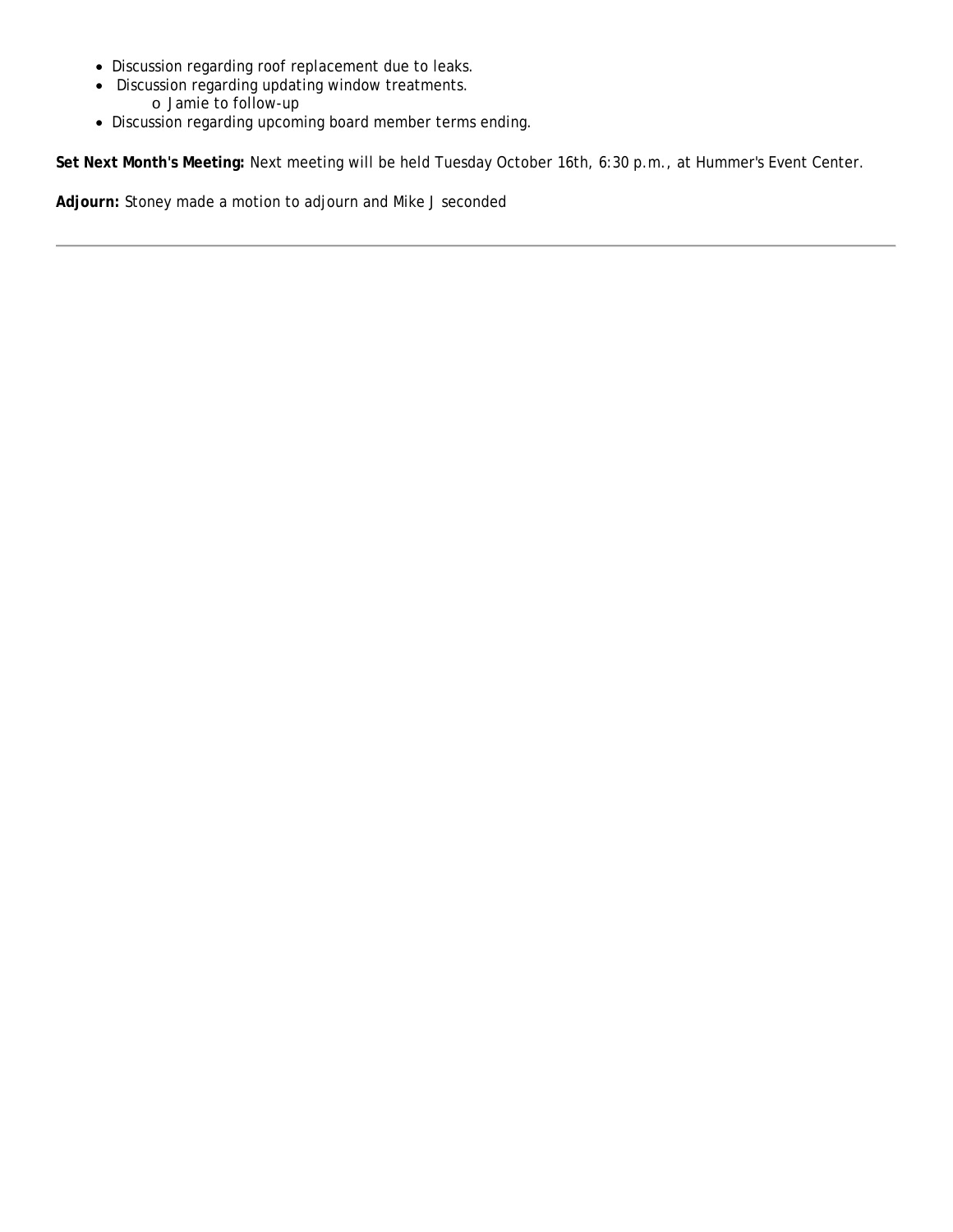# **Grantsburg Rod and Gun Club Meeting Minutes Tuesday August 7, 2018**

**Present:** President: Mike Chell, Vice President: Floyd Drohman, Treasurer: John McNally, Secretary: Jamie Paro, Board members Mike Jensen, Stoney Marek, Rene Brackenburry and Alan MelinP

**Call to Order:** Mike Chell called the meeting to order.

**Secretary's report:** Read last month's meeting minutes. Floyd made a motion to approve last month's meeting minutes and Alan seconded.

**Treasurer's report:** Current balance and cash report. Mike J made a motion to approve the treasurer's report and Floyd seconded.

### **Old Business:**

- Current Projects
	- o Install lights on pistol range
	- o Repair / rebuild existing berms
	- o New door on back of lawnmower shed pending pouring of concrete
	- o Continued landscaping Fall project after 2018 season complete
	- o Pour concrete in lawnmower shed- moving forward in coming weeks
- Grounds Maintenance Needed:
	- o Landscaping around new pavilion construction- Fall project after 2018 season complete
	- o General prep work for lawn mowing
- Discussion regarding use of the previous Skeet field for a dedicated 3-Gun / Training Range. Mike J will look into cost estimates.
	- o Amount of dirt required for complete dirt berms is not feasible.
	- o Looking into alternative options
	- o Make road back to old skeet houses more accessible
- Floyd proposed sign for 250 yd range the would be in the tower that could be pulled down when a shooter is down range and the range is closed. All were favor.
	- o Floyd has sign and will install soon.
- Floyd proposed purchasing a range safety medical kit. All in favor. Mike J will outfit a kit.
	- o Mike J brought new range safety kit. It will reside above the office computer.
- John proposed new computer with updated software for gun club office / scoring desk. All were in favor.
- Mike will look into an EZ-UP tent for GHS events and provide a cost estimate at next months meeting.

#### **New Business:**

- Discussion regarding purchasing an AED.
	- o Jamie looking into funding / possible grants.
	- o Jamie applied for grant-will wait to hear back on status
- Kari will need kitchen help on Thursday August 9th.
	- o Sara unable to help on Thursdays.
- Discussion regarding how long we will keep open shooting on Thursday evenings.
	- o To be discussed further with members in upcoming weeks.
- Discussed logistics regarding upcoming Sunday shoot.
- Discussion regarding the lighting on the trap ranges.
	- o Mike C will work on obtaining bucket truck to adjust lights.
- Discussion regarding increasing cost of each round of trap to pay for someone, possibly youth, for scoring and loading houses on Monday evenings during league in place of team work nights.
- Discussion regarding work flows and responsibilities of concessions (ordering, stocking, etc.)
- Looking for prices on spraying for bugs for 2019 season.

**Set Next Month's Meeting:** Next meeting will be held Thursday, September 6th, 6:30 p.m., at Gun Club.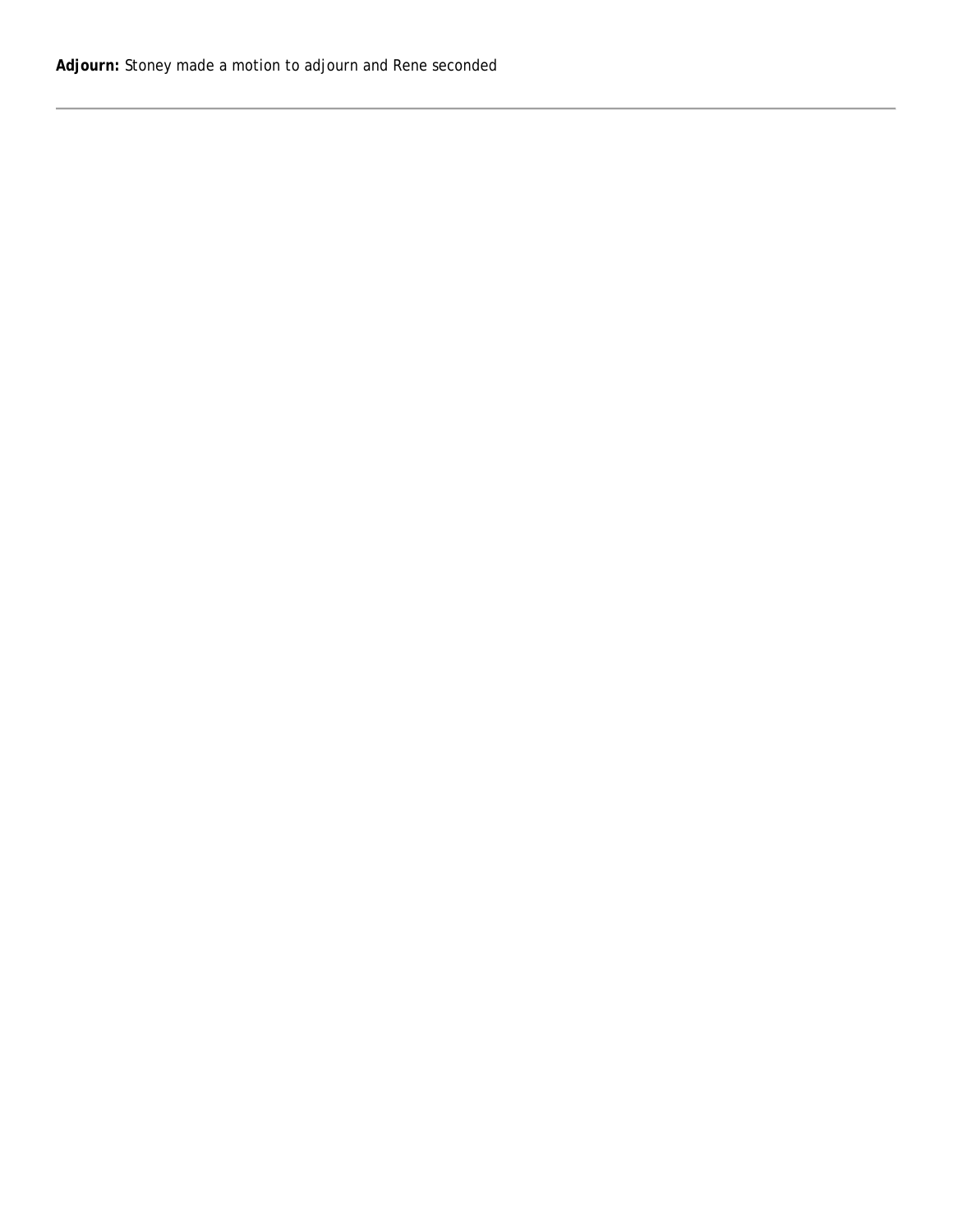# **Grantsburg Rod and Gun Club Meeting Minutes Thursday July 26, 2018**

**Present:** President Mike Chell, Vice President Floyd Drohman, Treasurer John McNally, Board members Mike Jensen, Stoney Marek, and Rick Cunningham, Rene Brackenburry, Jamie Paro

**Call to Order:** Mike Chell called the meeting to order.

**Secretary's report:** Read and approve last month's meeting minutes. Floyd made a motion to approve last month's meeting minutes and Rene seconded.

**Treasurer's report:** Current balance and cash report. Rick made a motion to approve the treasurer's report and Rene seconded.

### **Old Business:**

- Current Projects
	- o Install lights on pistol range
	- o No trespassing signs left to put on the river
	- o Repair / rebuild existing berms
	- o New door on back of lawnmower shed
	- o Continued landscaping Fall project
	- o Pour concrete in lawnmower shed
- Discussion regarding clay target inventory and when we will need birds.
	- o Ordering birds soon. Price has gone up we will be holding price for now.
	- o Birds received, board has decided to hold price for remainder of season.
- Grounds Maintenance Needed:
	- o Landscaping around new pavilion construction
	- o More parking area / spot further east for dumpster
		- **Mike Chell has started this project**
	- o General prep work for lawn mowing
- Discussion regarding use of the previous Skeet field for a dedicated 3-Gun / Training Range. Mike J will look into cost estimates.
	- o Amount of dirt required for complete dirt berms is not feasible.
	- o Looking into alternative options
- Floyd proposed sign for 250 yd range the would be in the tower that could be pulled down when a shooter is down range and the range is closed. All were favor.
	- o Floyd has sign and will install soon.
- Floyd proposed purchasing a range safety medical kit. All in favor. Mike J will outfit a kit. o Mike J brought new range safety kit. It will reside above the office computer.
- John proposed new computer with updated software for gun club office / scoring desk. All were in favor.
- Mike will look into an EZ-UP tent for GHS events and provide a cost estimate at next months meeting.

**New Business:**

- Mike appointed Jamie Paro to replace Tera Bowman as Secretary. All board members were in favor. Tera has agreed to stay on as membership chair and mail.
- Discussion regarding a family emergency and make up round for Monday Night Trap. All board members along with several current members were in favor of allowing shooter to make up match on following Thursday.
- Discussion regarding purchasing an AED. Jamie will look into funding / possible grants.
- Kari will need kitchen help on Thursday August 9th.

**Set Next Month's Meeting:** Next meeting will be held Tuesday, August 7th, 7:30 p.m., at Gun Club.

**Adjourn:** Stoney made a motion to adjourn and Rene seconded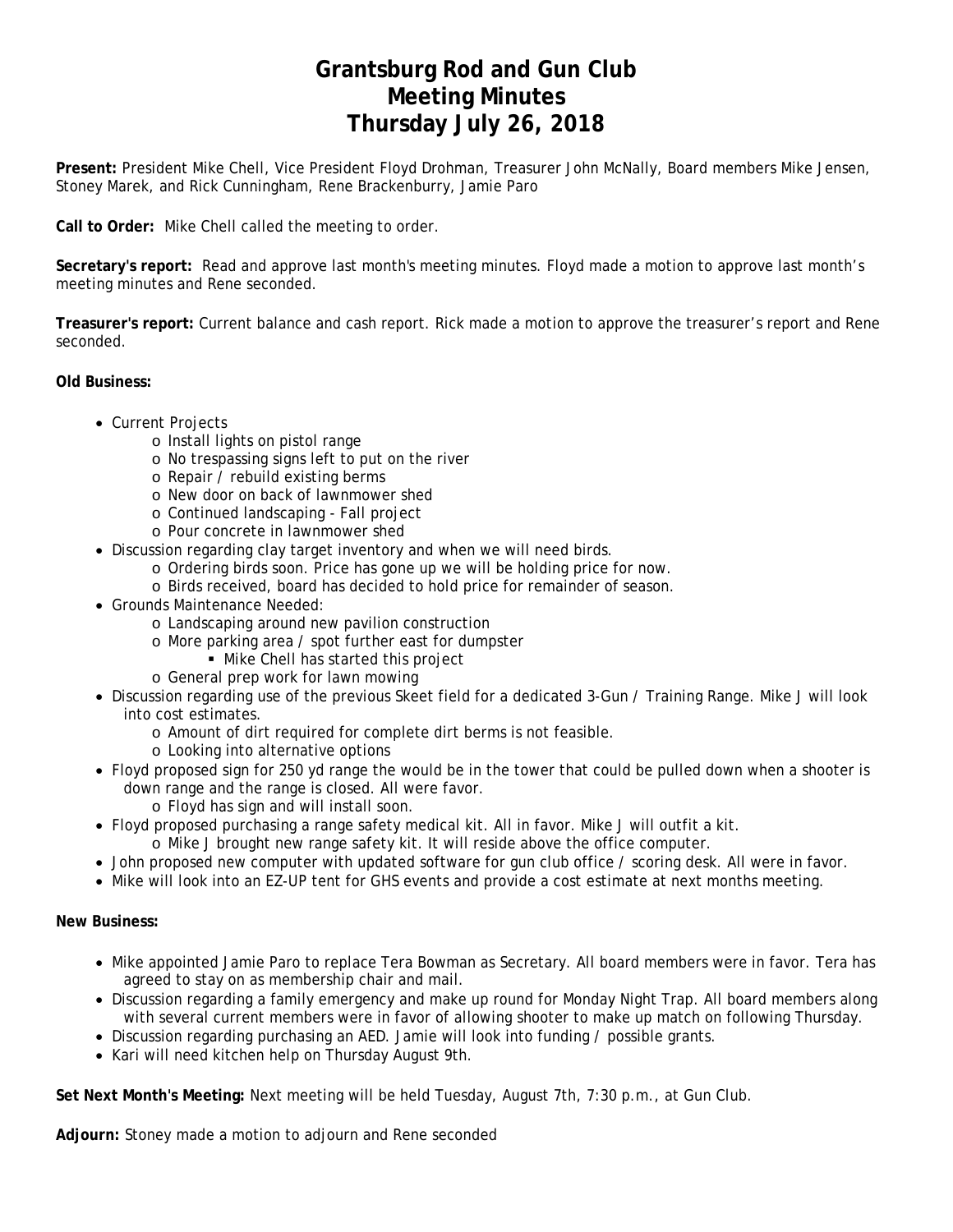# **Grantsburg Rod and Gun Club Meeting Minutes Thursday June 21, 2018**

**Present:** President Mike Chell, Vice President Floyd Drohman, Treasurer John McNally, Board members Mike Jensen, Stoney Marek, and Rick Cunningham, Jamie Paro

**Call to Order:** Mike Chell called the meeting to order.

**Secretary's report:** Read and approve last month's meeting minutes. Rick made a motion to approve last month's meeting minutes and Floyd seconded.

**Treasurer's report:** Current balance and cash report. Stoney made a motion to approve the treasurer's report and Rick seconded.

### **Old Business:**

- Current Projects
	- o Install lights on pistol range
	- o No trespassing signs left to put on the river
	- o Repair / rebuild existing berms
	- o New door on back of lawnmower shed
	- o Continued landscaping
	- o Pour concrete in lawnmower shed
- Tera wishes to find a replacement for memberships, and also follow up with Secretaries position.
	- o Jamie Parro will step in to help details to be sorted out.
- Discussion regarding clay target inventory and when we will need birds.
	- o Ordering birds soon. Price has gone up we will be holding price for now.
- Grounds Maintenance Needed:
	- o Landscaping around new pavilion construction
	- o More parking area / spot further east for dumpster
	- o General prep work for lawn mowing
- Discussion regarding use of the previous Skeet field for a dedicated 3-Gun / Training Range. Mike J will look into cost estimates.
	- o Amount of dirt required for complete dirt berms is not feasible.
	- o Looking into alternative options
- Floyd proposed sign for 250 yd range the would be in the tower that could be pulled down when a shooter is down range and the range is closed. All were favor.

#### **New Business:**

- Floyd proposed purchasing a range safety medical kit. All in favor. Mike J will outfit a kit.
- John proposed new computer with updated software for gun club office / scoring desk. All were in favor.
- Floyd opened a discussion about moving the 250 yd shooting position from tower 2 to tower 3. This could help with angles and property lines
- Mike will look into an EZ-UP tent for GHS events and provide a cost estimate at next months meeting.
- Kari will need kitchen help on Thursday July 26th and Thursday August 16th.

**Set Next Month's Meeting:** Next meeting will be held Thursday, July 26th, 7:00 p.m., at Gun Club.

**Adjourn:** Stoney made a motion to adjourn and Mike seconded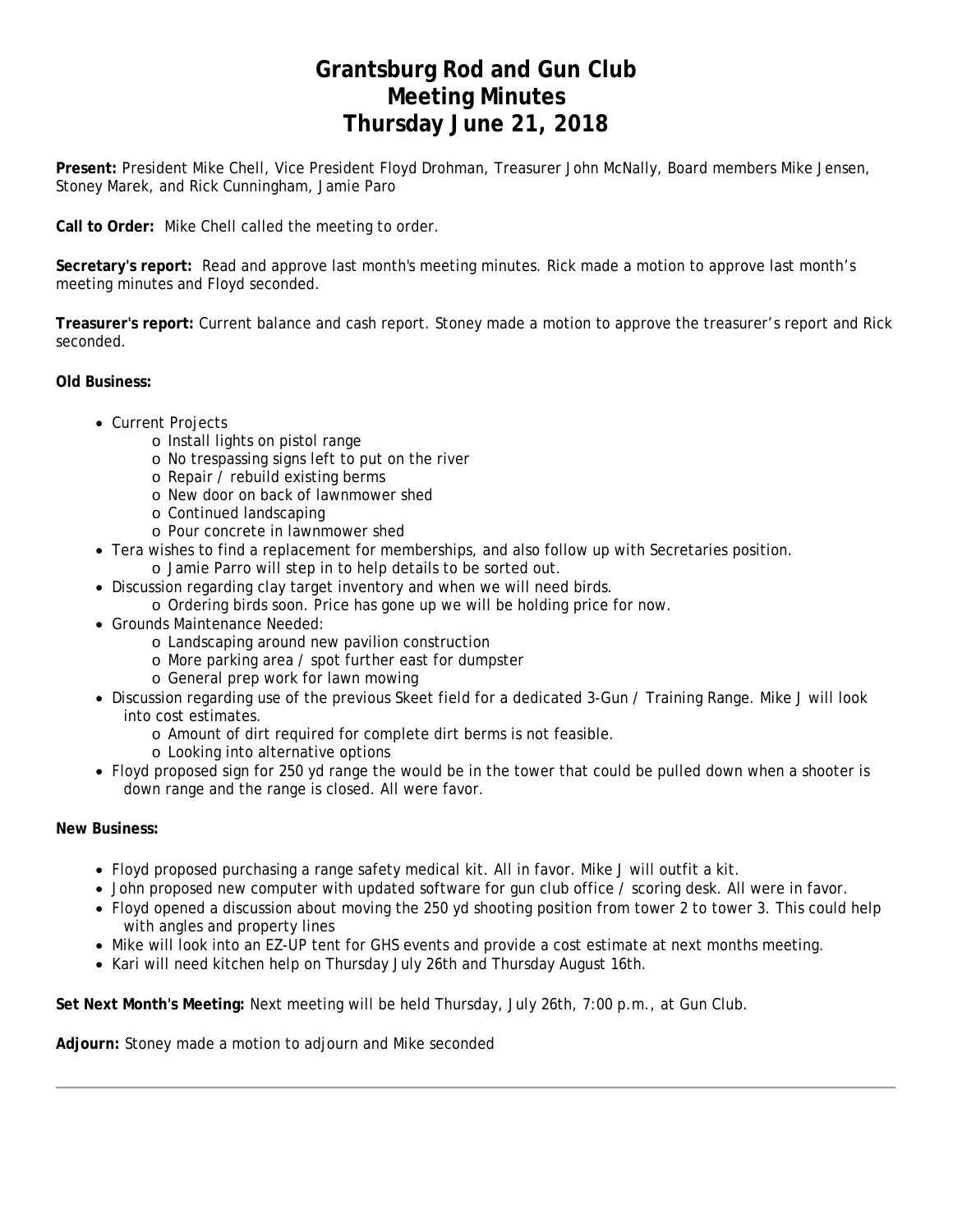# **Grantsburg Rod and Gun Club Meeting Minutes Thursday May 17, 2018**

**Present:** President Mike Chell, Vice President Floyd Drohman, Treasurer John McNally, Board members Mike Jensen, Stoney Marek, and Al Melin.

**Call to Order:** Mike Chell called the meeting to order.

**Secretary's report:** Read and approve last month's meeting minutes. Floyd made a motion to approve last month's meeting minutes and Mike J seconded.

**Treasurer's report:** Current balance and cash report. Stoney made a motion to approve the treasurer's report and Floyd seconded.

### **Old Business:**

- Current Projects
	- o Install lights on pistol range
	- o No trespassing signs left to put on the river
	- o Repair / rebuild existing berms
	- o New door on back of lawnmower shed
	- o Continued landscaping
	- o Pour concrete in lawnmower shed

#### **New Business:**

- Tera wishes to find a replacement for memberships, and also follow up with Secretaries position. Looking into someone becoming membership chair.
- Patches: Mike will get quote from TL Enterprise. John will get a quote from Homestead Embroidery.
- Discussion regarding clay target inventory and when we will need birds.
- Grounds Maintenance Needed:
	- o Landscaping around new pavilion construction
	- o More parking area / spot further east for dumpster
	- o General prep work for lawn mowing
	- o Pick up rocks at entrance in yard from plowing
- Discussion regarding use of the previous Skeet field for a dedicated 3-Gun / Training Range. Mike J will look into cost estimates.
- Floyd proposed sign for 250 yd range that would be in the tower and could be pulled down when a shooter is down range indicating the range is closed. All were favor.

**Set Next Month's Meeting:** Next meeting will be held Thursday, June 21st, 7:00 p.m., at Gun Club.

**Adjourn:** Al made a motion to adjourn and Stoney seconded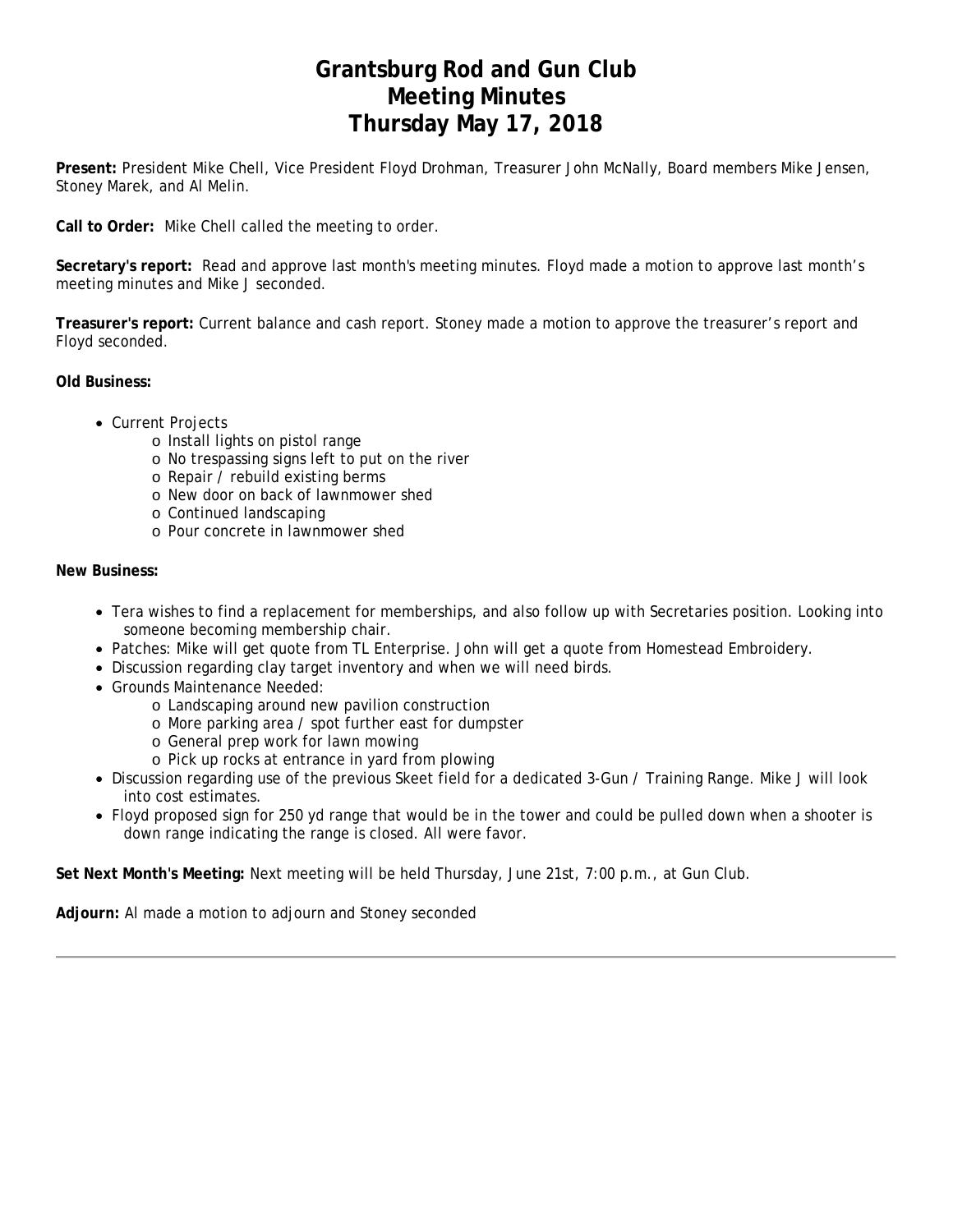# **Grantsburg Rod and Gun Club Meeting Minutes Tuesday April 12th, 2018**

**Present:** President Mike Chell, Vice President Floyd Drohman, Secretary Tera Bowman, Treasurer John McNally, Board members Mike Jensen, Stoney Marek, Al Melin, Rene Brackenberry and Rick Cunningham

**Call to Order:** Mike Chell called the meeting to order.

**Secretary's report:** Read and approve last month's meeting minutes. Rick made a motion to approve last month's meeting minutes and Floyd seconded.

• Amendment to last month's minutes: the 4/14/18 3-gun shoot is cancelled due to weather

**Treasurer's report:** Current balance and cash report. Mike J made a motion to approve the treasurer's report and Floyd seconded

### **Old Business:**

- Current Projects
	- o Install extra lights on the pistol range
	- o Paint and finish concession and grill area
	- o No trespassing signs left to put on river
	- o Repair/rebuild of existing berms
	- o New door on back of lawnmower shed
	- o New door in club house
	- o Continued landscaping
	- o Pour concrete in lawnmower shed
	- o Install air conditioner
- Scholastic Trap League
	- o Continued discussion around shirts
	- o Looking for coaches

#### **New Business:**

- Upcoming dates
	- o April 19th Thursday night open trap shooting starts o April 28th Scholastic 100 bird shoot o May 7th Trap league starts<br>
	o August 12th Grantsburg Sunday Grantsburg Sunday league o 3 - Gun Events 5/12, 6/9, 7/14, 8/11, and 9/8

**Set Next Month's Meeting:** Next meeting will be held Thursday, May 17th, 7:00 p.m., at the gun club

**Adjourn:** Rick made a motion to adjourn and Rene seconded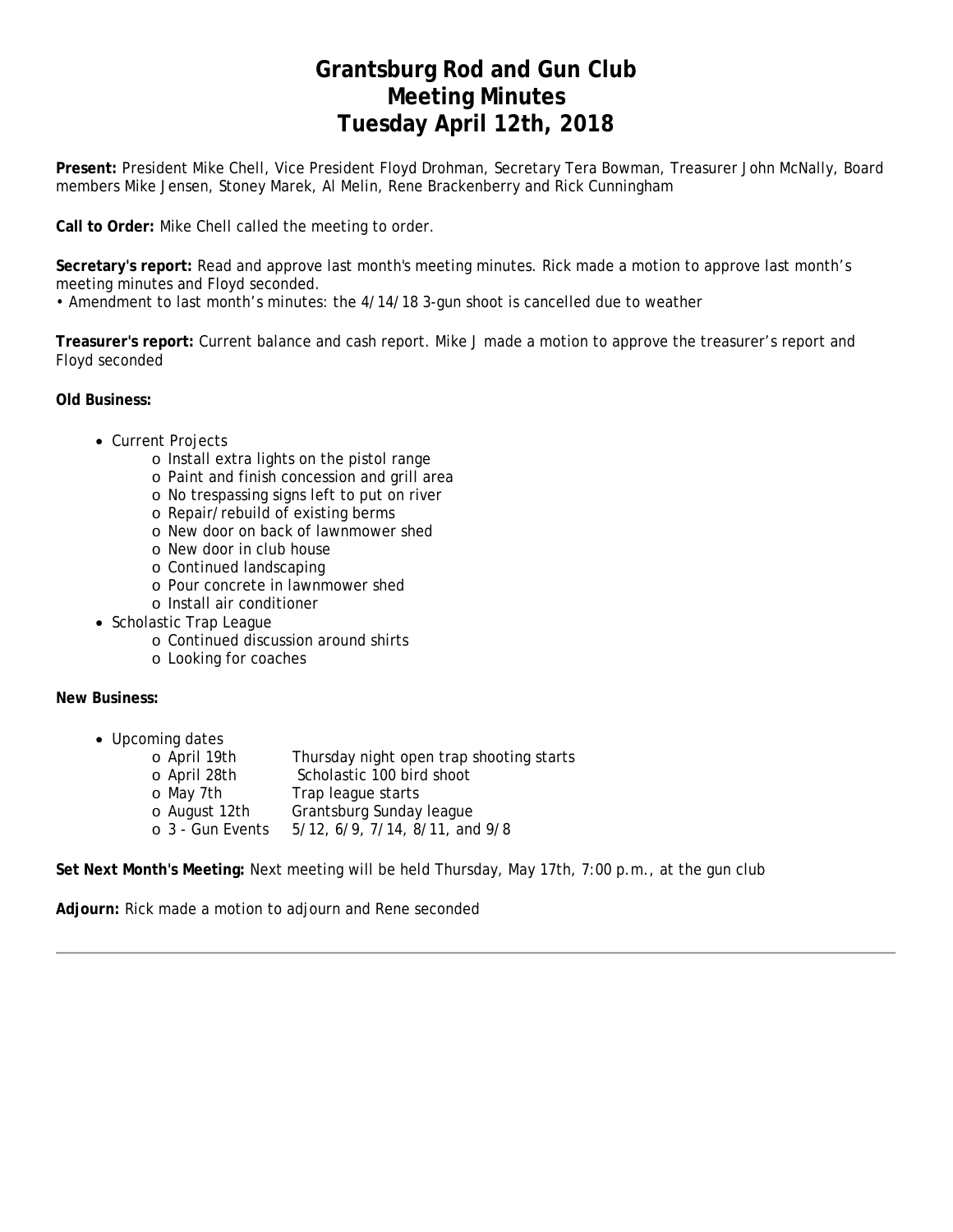## **Grantsburg Rod and Gun Club Trap Captain's Meeting Minutes Monday March 19th, 2018**

- 1. Shell sign up with Rene
- 2. Team sign up
- 3. Draw numbers
- 4. Discussion Topics
	- 1. Should league start Monday, April 30th or May 7th (this will determine when open shooting starts)? 1.General consensus is to start May 7th
	- 2. Spring work day date set at April 21st
	- 3. Do we shoot on Monday, July 2nd?

1. Yes

- 4. Scholastic 100 bird shoot / No regular 100 bird shoot
- 5. Any new events?
- 5.Upcoming dates
	- 1. April 1st Scholastic trap league begins
	- 2. April 28th Scholastic 100 bird shoot
	- 3. 3-Gun events 4/14, 5/12, 6/9, 7/14, 8/11 and 9/8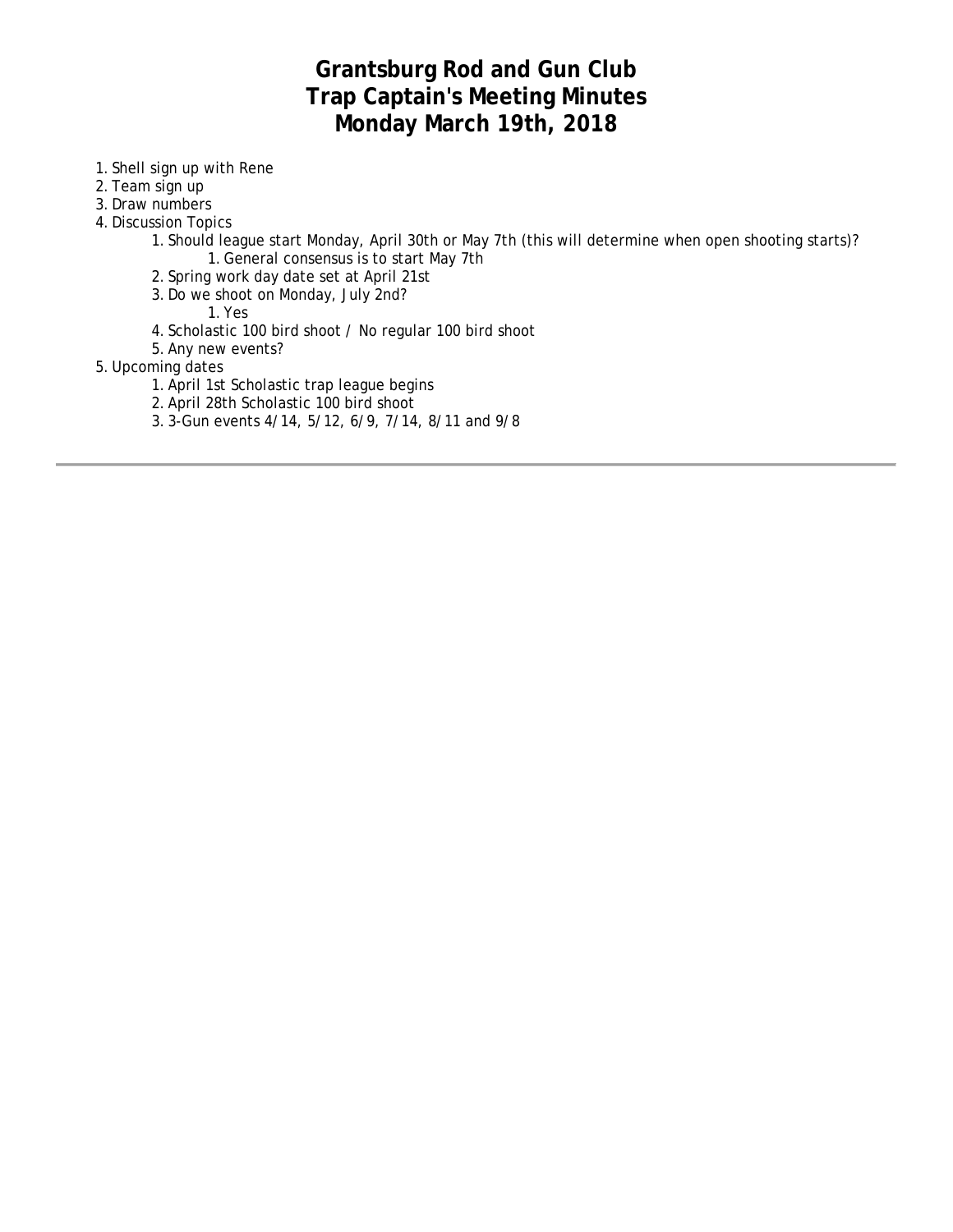# **Grantsburg Rod and Gun Club Meeting Minutes Tuesday March 13th, 2018**

**Present:** President Mike Chell, Vice President Floyd Drohman, Secretary Tera Bowman, Treasurer John McNally, Board members Mike Jensen, Stoney Marek, and Rick Cunningham

**Call to Order:** Mike Chell called the meeting to order.

**Secretary's report:** Read and approve last month's meeting minutes. Al made a motion to approve last month's meeting minutes and Floyd seconded

**Treasurer's report:** Current balance and cash report. Mike J made a motion to approve the treasurer's report and Floyd seconded

### **Old Business:**

- Additional Projects
	- o Paint and finish concession and grill area
	- o Couple of tables for pavilion Rendezvous is donating them
	- o No trespassing signs left to put on river
	- o Mike Jensen suggested repair/rebuild of existing berms
	- o New door needed on back of lawnmower shed
	- o New door needed in club house
	- o Continued landscaping
	- o Pour concrete in lawnmower shed
- Scholastic Trap League
	- o Continued discussion around shirts
	- o Looking for coaches
- Mike will get donation request letter going for youth .22 shoot ammunition
	- o Hummer will donate the first case
	- o Mike J. and Mike C. still researching additional groups to donate
	- o John made a motion to have the gun club cover the second case if no one donates it. Floyd seconded and all were in favor.

- o Mike C. has opened a safety deposit box at Community Bank, which now holds the club bylaws
- o Rene will be picking up trap shells will need orders placed by/at the Captains meeting
- o Floyd made a motion to install extra lights on the pistol range and Rick seconded
- o Trap Captains Meeting
	- Monday, March 19th, 6:30 p.m., at Hummer's Event Center
	- Documents to print for the meeting
		- Meeting agenda (Tera)
		- Rules (John)
		- Shell sign up spreadsheet (John)
		- Team sign up (Tera)
	- Meeting agenda
		- Shell sign up with Rene
		- Team sign up
		- Draw numbers
		- Should league start Monday, April 30th or May 7th (this will determine when open shooting starts)?
		- **Spring work day date**
		- Do we shoot on Monday, July 2nd?
		- Scholastic 100 bird shoot / No regular 100 bird shoot
		- Any new events?
- o Upcoming dates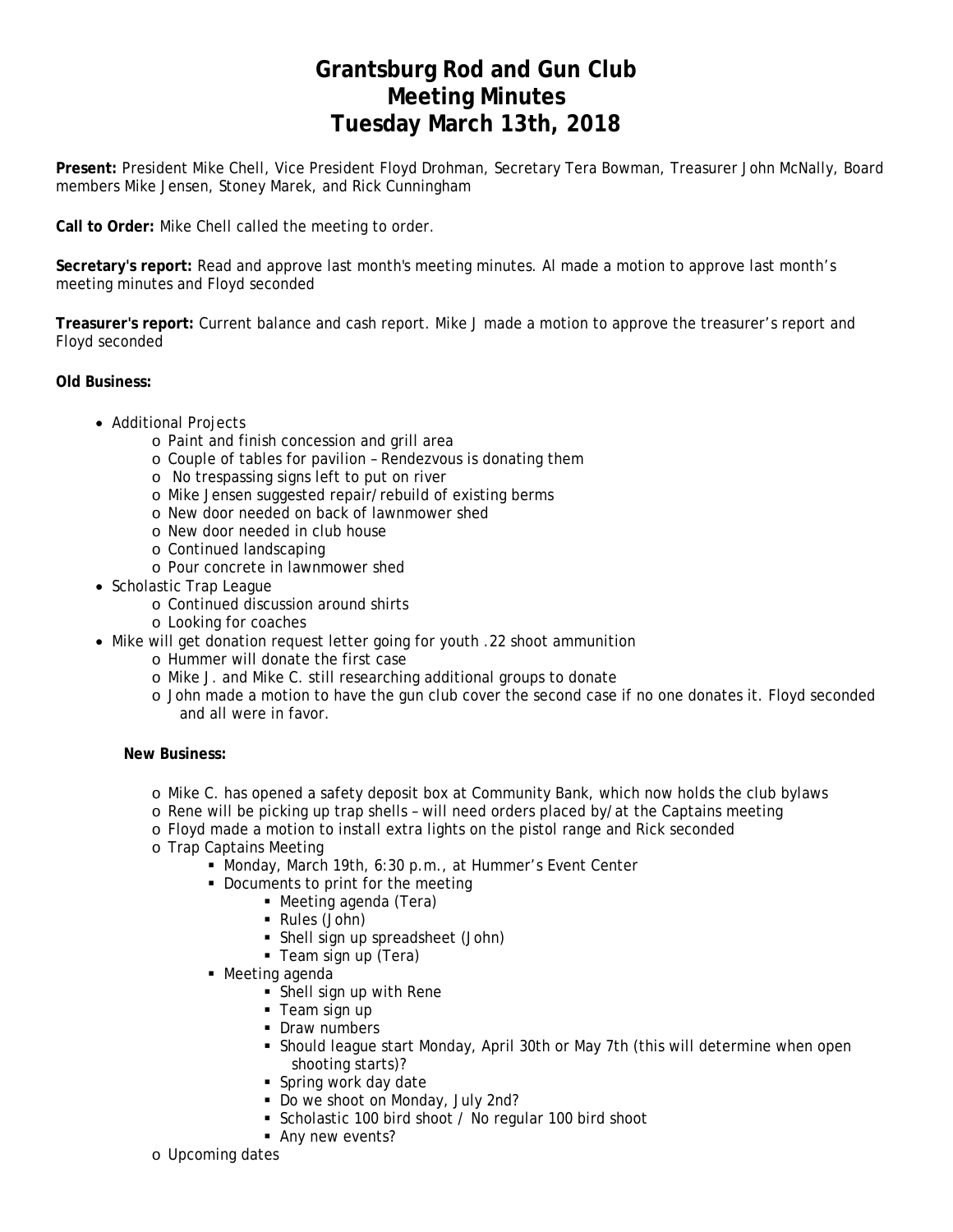- **April 1st Scholastic trap league begins**
- April 28th Scholastic 100 bird shoot
- 3 Gun Events 4/14, 5/12, 6/9, 7/14, 8/11, and 9/8

**Set Next Month's Meeting:** Next meeting will be held Tuesday, April 10th, 7:00 p.m., at Hummer's

**Adjourn:** Rick made a motion to adjourn and Al seconded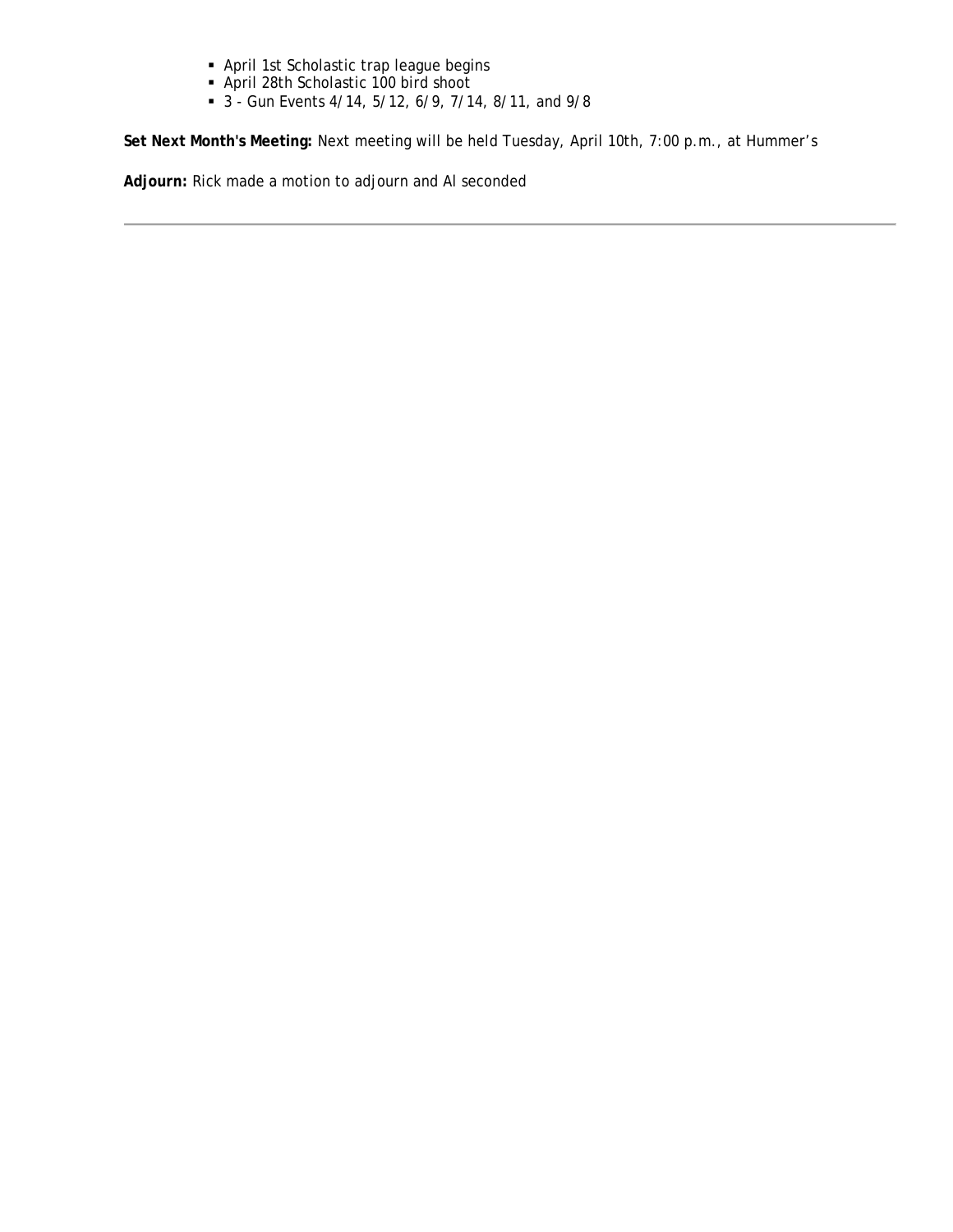# **Grantsburg Rod and Gun Club Meeting Minutes Tuesday February 13th, 2018**

**Present:**Present: President Mike Chell, Vice President Floyd Drohman, Secretary Tera Bowman, Treasurer John McNally, Board members Mike Jensen, Stoney Marek, Rick Cunningham, and Rene Brackenberry

**Call to Order:** Mike Chell called the meeting to order

**Secretary's report:** Read and approve last month's meeting minutes. Rene made a motion to approve last month's meeting minutes and Floyd seconded

**Treasurer's report:** Current balance and cash report. Stoney made a motion to approve the treasurer's report and Floyd seconded

**Old Business:**

- o Additional Projects
	- Paint and finish concession and grill area
	- Couple of tables for pavilion Rendezvous is donating them
	- No trespassing signs left to put on river
	- Mike Jensen suggested repair/rebuild of existing berms
	- No door needed on back of lawnmower shed
	- New door needed in club house
	- Continued landscaping
	- Pour concrete in lawnmower shed
- o Found a volunteer to plow for the winter season details have been solidified
- o Mike C. to open a new safety deposit box at Community Bank
- o Scholastic Trap League
	- Continued discussion around shirts
	- **Looking for coaches**
- o Mike will get donation request letter going for youth shoot ammunition
- o 3 Gun Events
	- Actively running meat raffles
	- Mike Jensen has a budget in place of \$2400 John made a motion to approve this budget and Stoney seconded. All were in favor.

- o John will get a CD report from Community Bank and bring to next meeting
- o Rene will be picking up trap shells will need orders placed by/at the Captains meeting
- o John to make a sign up spreadsheet that shows the various options
- o John to order more membership cards
- o Trap Captains Meeting
	- Monday, March 19th, 6:30 p.m., at Hummer's Event Center
	- Meeting agenda
		- Shell sign up with Rene
		- Team sign up
		- Draw numbers
		- **Should league start Monday, April 30th or May 7th (this will determine when open** shooting starts)
		- Do we shoot on Monday, July 2nd
		- 100 bird shoot?
		- Any new events?
	- **Upcoming dates** 
		- April 1st Scholastic trap league begins
		- April 28th Scholastic 100 bird shoot
		- 3 Gun Events 4/14, 5/12, 6/9, 7/14, 8/11, and 9/8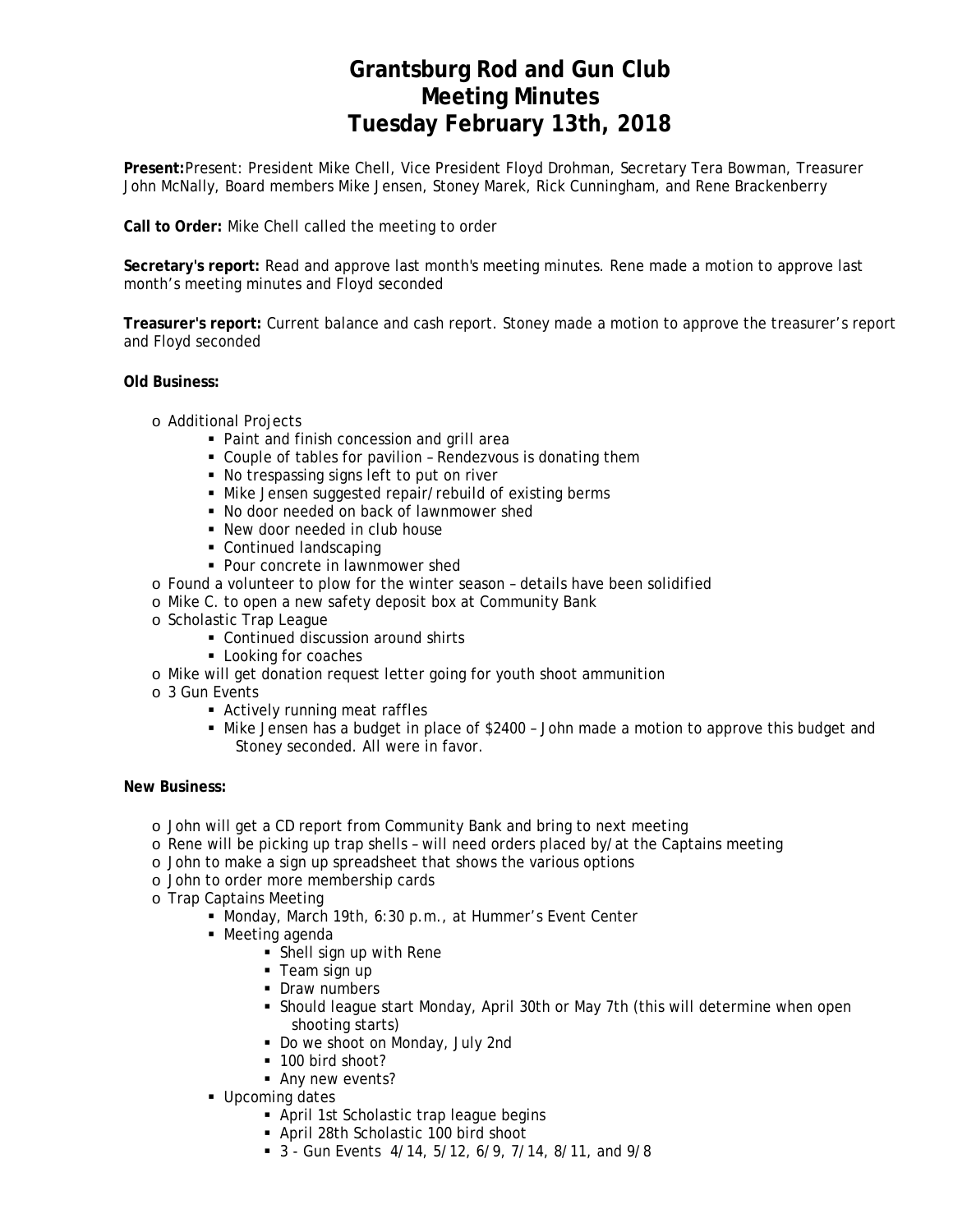**Set Next Month's Meeting:** Next meeting will be held Tuesday, March 13th, 6:30 p.m., at Hummer's

**Adjourn:** Rene made a motion to adjourn and Mike seconded